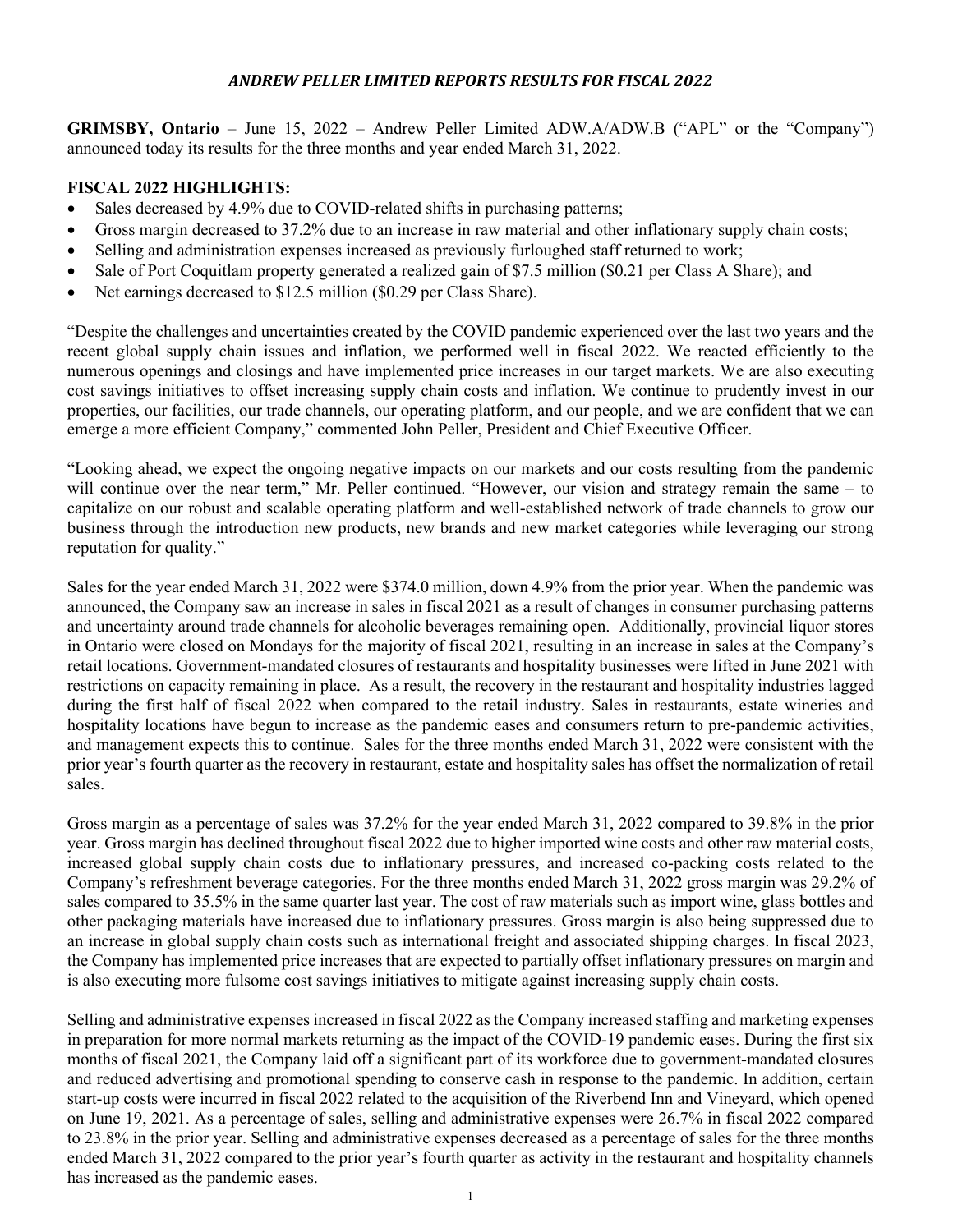Earnings before interest, amortization, gain on sale of assets held for sale, net unrealized gains and losses on derivative financial instruments, other (income) expenses, gain on debt modification net of financing fees, and income taxes ("EBITA") were \$39.2 million for the year ended March 31, 2022 compared to \$63.0 million in the prior year. The decline in EBITA in fiscal 2022 is due to lower sales, higher cost of goods sold and higher administrative and selling expenses compared to the prior year.

On September 28, 2021 the Company completed the previously announced sale of its Port Coquitlam, British Columbia property and related assets for total proceeds of approximately \$8.8 million, net of transaction costs, and generated a realized gain on the sale of \$7.5 million or \$0.21 per Class A share.

Net earnings for the year ended March 31, 2022 were \$12.5 million (\$0.29 per Class A Share) compared to \$27.8 million (\$0.65 per Class A Share) in the prior year. For the three months ended March 31, 2022 the Company incurred a net loss of \$7.0 million or \$0.17 per Class A Share compared to a net loss of \$6.3 million or \$0.15 per Class A Share in the fourth quarter of fiscal 2021. Adjusted earnings, defined as net earnings not including the realized gain on sale of assets held for sale, net unrealized gains and losses on derivative financial instruments, other (income) expenses, and the related income tax effect were \$5.1 million for the year ended March 31, 2022 compared to \$27.0 million in fiscal 2021.

The COVID-19 pandemic continued to impact the Company's financial results in fiscal 2022 with changes in consumer purchasing and travel patterns, inflationary cost pressures and global supply chain challenges.

Long-term debt increased to \$192.1 million at March 31, 2022 from \$174.5 million at March 31, 2021, due to a reduction in cash from operations and increased investment in the Company's properties and operations. The Company's debt to equity ratio was 0.72:1 at March 31, 2022 compared to 0.66:1 at March 31, 2021. At March 31, 2022, the Company had unutilized debt capacity in the amount of \$157.6 million on its credit facility. Working capital at March 31, 2022 was \$181.8 million compared to \$170.7 million at March 31, 2021. Shareholders' equity at March 31, 2022 was \$265.4 million or \$6.15 per common share compared to \$265.6 million or \$6.08 per common share at March 31, 2021.

On November 10, 2021, the Company amended and restated its debt facility to revise its interest charge coverage ratio financial covenant for the three-month period ended December 31, 2021. On December 22, 2021, the Company obtained a waiver from its lenders in connection with the financial covenants of its credit agreement for the fiscal quarter ended December 31, 2021. Furthermore, on February 9, 2022, the Company amended its credit agreement to amend financial covenants for reporting periods from March 31, 2022 to the end of the term of the credit facility. The financial covenants for the reporting periods from June 30, 2022 to the end of the term of the credit facility were further amended on June 15, 2022. This amendment also contains post-closing covenants which require the Company to provide additional first ranking security in favour of the lenders on real property with a certain fair market value by a specified date.

On March 4, 2021 the Company announced its notice of intention to make a normal course issuer bid had been approved by the Toronto Stock Exchange. Under the bid the Company can purchase for cancellation up to 1,773,896 of its outstanding Class A non-voting shares, representing 5% of the Class A shares outstanding, during the 12-month period from March 8, 2021 to March 7, 2022. As of March 7, 2022, the Company had purchased 598,600 Class A at a weighted average price of \$8.70 per share for a total of \$5.2 million.

### **Common Share Dividends**

On June 15, 2022, the Company's Board of Directors approved a common share dividend with no increase from fiscal 2022. The annual dividend on Class A Shares is \$0.246 per share and the dividend on Class B Shares is \$0.214. The Company has consistently paid common share dividends since 1979. APL currently designates all dividends paid as "eligible dividends" for purposes of the Income Tax Act (Canada) unless indicated otherwise.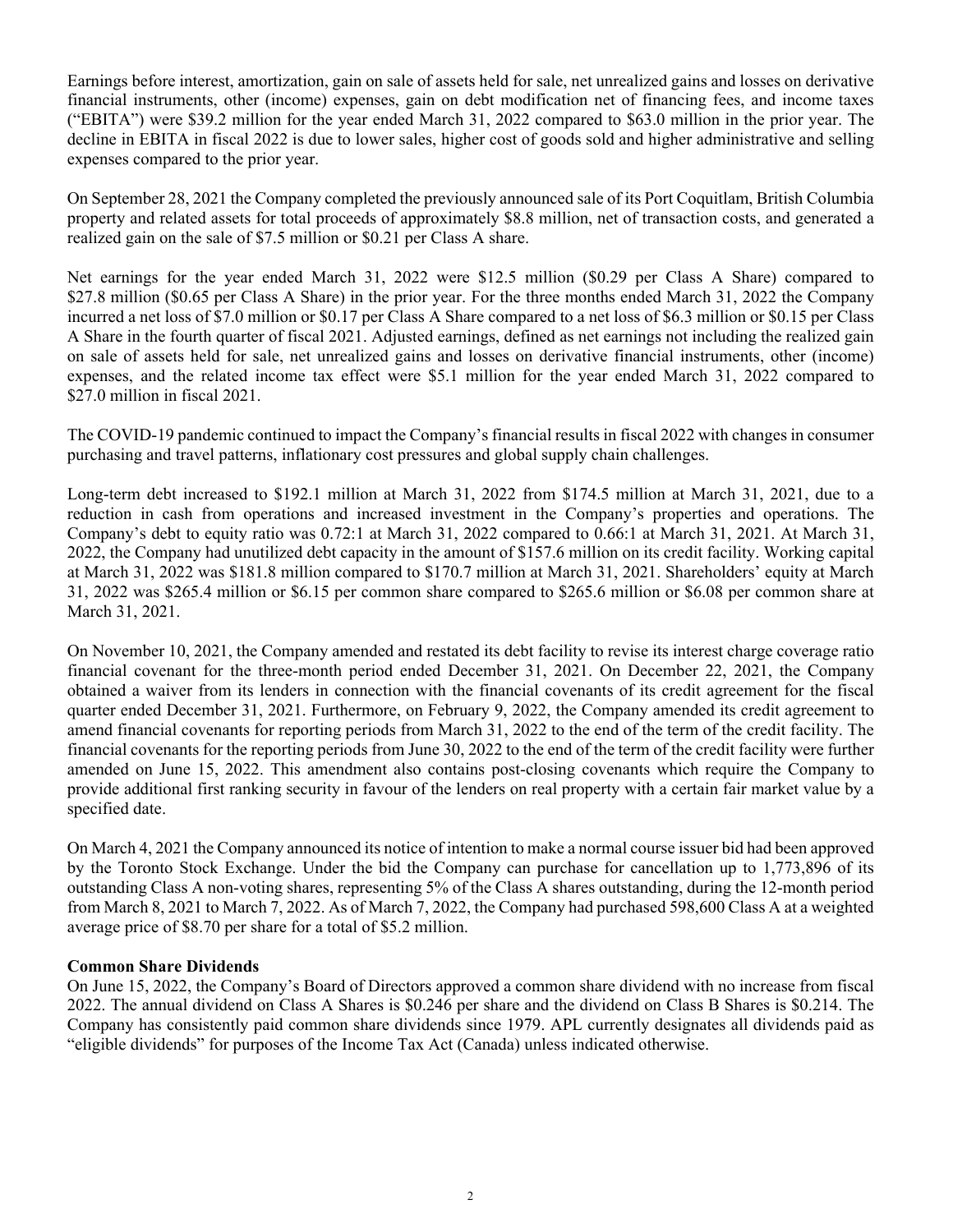#### **Financial Highlights**

(Financial Statements and the Company's Management Discussion and Analysis for the period can be obtained on the Company's web site at www.andrewpeller.com)

| For the three months and year ended March 31,                                    | <b>Three Months</b> |                | Year    |         |
|----------------------------------------------------------------------------------|---------------------|----------------|---------|---------|
| (in 8000)                                                                        | 2022                | 2021           | 2022    | 2021    |
| Sales                                                                            | 78,838              | 79,126         | 373,944 | 393,036 |
| Gross margin                                                                     | 23,029              | 28,089         | 138,992 | 156,518 |
| Gross margin (% of sales)                                                        | 29.2%               | 35.5%          | 37.2%   | 39.8%   |
| Selling and administrative expenses                                              | 23,659              | 26,274         | 99,804  | 93,472  |
| <b>EBITA</b>                                                                     | (630)               | 1,815          | 39,188  | 63,046  |
| Interest                                                                         | 2,162               | 2,619          | 9,337   | 8,108   |
| Net unrealized gains on derivative financial instruments                         | (485)               | (495)          | (2,269) | (135)   |
| Gain on sale of assets held for sale                                             |                     | $\blacksquare$ | (7,518) |         |
| Gain on debt modification and financing fees                                     |                     |                |         | (2,312) |
| Other expenses                                                                   | 946                 | 742            | 1,210   | 1,770   |
| Adjusted earnings (loss)                                                         | (6,678)             | (6,145)        | 5,143   | 26,986  |
| Net earnings (loss)                                                              | (7,019)             | (6,328)        | 12,468  | 27,786  |
| Earnings (loss) per share $-$ Class A                                            | \$(0.17)            | \$(0.15)       | \$0.29  | \$0.65  |
| Earnings (loss) per share $-$ Class B                                            | \$(0.14)            | \$(0.13)       | \$0.26  | \$0.57  |
| Dividend per share $-$ Class A (annual)                                          |                     |                | \$0.246 | \$0.218 |
| Dividend per share – Class B (annual)                                            |                     |                | \$0.214 | \$0.190 |
| Cash provided by operations<br>(after changes in non-cash working capital items) |                     |                | 15,592  | 41,119  |
| Shareholders' equity per share                                                   |                     |                | \$6.15  | \$6.08  |

### **Investor Conference Call**

An investor conference call hosted by John Peller, President and Chief Executive Officer, and Steve Attridge, CFO, will be held Thursday June 16, 2022 at 10:00 a.m. ET. The telephone numbers for the conference call are Local/International: (416) 764-8659, North American Toll Free: (888) 664-6392. The confirmation number for the call is 21890907. The call will be archived on the Company's website at www.andrewpeller.com.

### **About Andrew Peller Limited**

Andrew Peller Limited is one of Canada's leading producers and marketers of quality wines and craft beverage alcohol products. The Company's award-winning premium and ultra-premium Vintners' Quality Alliance brands include *Peller Estates, Trius, Thirty Bench*, *Wayne Gretzky, Sandhill, Red Rooster, Black Hills Estate Winery, Tinhorn Creek Vineyards, Gray Monk Estate Winery, Raven Conspiracy,* and *Conviction*. Complementing these premium brands are a number of popularly priced varietal offerings, wine-based liqueurs, craft ciders, beer and craft spirits. The Company owns and operates 101 well-positioned independent retail locations in Ontario under The Wine Shop, Wine Country Vintners, and Wine Country Merchants store names. The Company also operates Andrew Peller Import Agency and The Small Winemaker's Collection Inc., importers and marketing agents of premium wines from around the world. With a focus on serving the needs of all wine consumers, the Company produces and markets premium personal winemaking products through its whollyowned subsidiary, Global Vintners Inc., the recognized leader in personal winemaking products. More information about the Company can be found at www.andrewpeller.com.

The Company utilizes EBITA (defined as earnings before interest, amortization, gain on sale of assets held for sale, net unrealized gains and losses on derivative financial instruments, other (income) expenses, gain on debt modification net of financing fees, and income taxes) to measure its financial performance. EBITA is not a recognized measure under IFRS. Management believes that EBITA is a useful supplemental measure to net earnings, as it provides readers with an indication of earnings available for investment prior to debt service, capital expenditures, and income taxes, as well as provides an indication of recurring earnings compared to prior periods. Readers are cautioned that EBITA should not be construed as an alternative to net earnings determined in accordance with IFRS as indicators of the Company's performance or to cash flows from operating, investing, and financing activities as a measure of liquidity and cash flows. The Company also utilizes gross margin (defined as sales less cost of goods sold, excluding amortization) and adjusted earnings (loss) as defined above. The